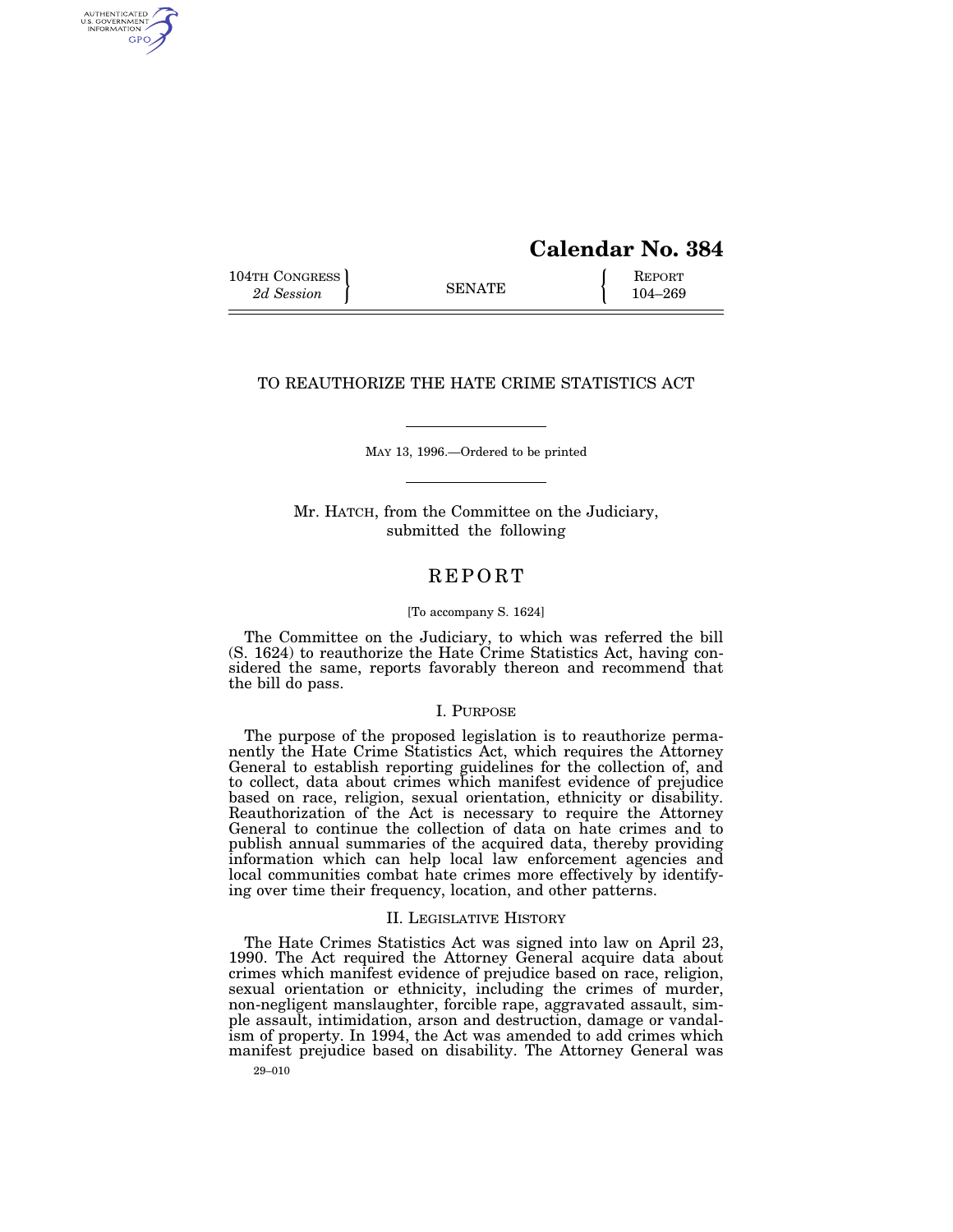also required to establish guidelines for the collection of such data, including the evidence and criteria that must be present for a finding of manifest prejudice in connection with the classification of a crime as bias-motivated. The Act stipulated that the data be acquired for calendar year 1990 and each of the four succeeding calendar years. In addition, the Act mandated the Attorney General to publish an annual summary of the acquired data.

The Act did not create a private right of action, including an action based on sexual orientation, or limit any existing cause of action or right to bring an action, including under the Administrative Procedure Act. The Act also provides that nothing in the Act shall be construed, nor shall any funds appropriated to carry out the purpose of the Act be used, to promote or encourage homosexuality, and includes congressional findings: ''(1) the American family life is the foundation of American Society, (2) Federal policy should encourage the well-being, financial security, and health of the American family, (3) schools should not de-emphasize the critical value of American family life.''

#### III. TEXT OF S. 1624, AS REPORTED

[104th Cong; 2d Sess.]

#### A BILL To reauthorize the Hate Crime Statistics Act, and for other purposes

*Be it enacted by the Senate and House of Representatives of the United States of America in Congress assembled,*

#### **SECTION 1. REAUTHORIZATION.**

The first section of the Hate Crime Statistics Act (28 U.S.C. 534 note) is amended:

(1) in subsection (b), by striking ''for the calendar year 1990 and each of the succeeding 4 calendar years'' and inserting ''for each calendar year''; and (2) in subsection (c), by striking ''through fiscal year

1994''.

#### IV. SECTION-BY-SECTION ANALYSIS

#### *Section 1*

This section amends the Hate Crime Statistics Act by striking from subsection  $(b)(1)$  the language "for the calendar year 1990 and each of the succeeding 4 calendar years'' and inserting ''for each calendar year.'' This section further amends the Act by striking from subsection (c) the words ''through fiscal year 1994.''

#### V. DISCUSSION

Prior to the adoption of the Hate Crime Statistics Act, there was no national data collection on crimes motivated by bias and prejudice. While individual incidents of hate crimes were sometimes reported in the news media, the absence of national data made it difficult to determine the actual number and nature of such incidents, whether particular incidents were isolated events or symptoms of a more pervasive problem, whether certain groups are more frequently victimized than others, and whether hate-related violence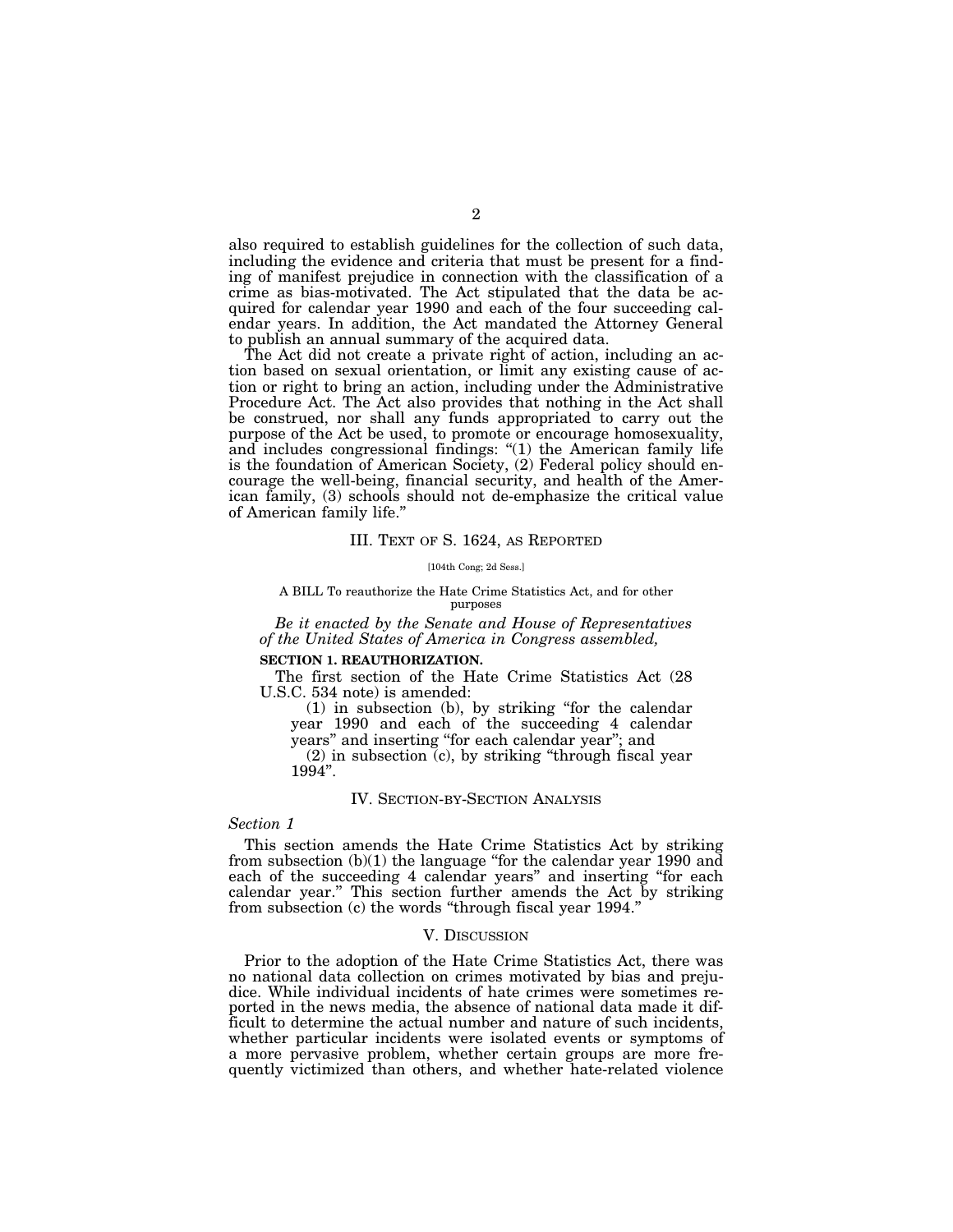is more prevalent in particular sections of the country or in particular communities.

As set forth in the statement of Mr. Charles W. Archer, Assistant Director, Criminal Justice Information Services Division, Federal Bureau of Investigation, before the Judiciary Committee at its hearing on reauthorization of the Hate Crime Statistics Act held on March 19, 1996, when the Act was enacted in 1990, the Attorney General delegated to the FBI the development of a hate crime data collection program and implementation of the Act. To lessen the reporting burden placed on State and local law enforcement agencies, the FBI consolidated this program within the FBI's existing Uniform Crime Reports Summary and National Incident-Based Reporting Systems and developed uniform standards and procedures which define and help identify criminal offenses that are motivated by the offender's bias against the victim's race, religion, disability, ethnicity, or sexual orientation. Because hate crimes are not separate, distinct offenses, but rather traditional crimes that are motivated by the offender's bias, hate crime reporting is complicated to the extent that there is difficulty in determining the offender's motivation. Incidents are reported as hate crimes only if the law enforcement investigation determines sufficient facts to lead a reasonable and prudent person to conclude that the offender's actions were motivated, in whole or in part, by bias. To help local law enforcement agencies develop methods by which to identify hate crimes accurately, the FBI has made the education and training of local law enforcement officers in the investigation, identification, reporting and appropriate handling of hate crimes a priority.

Like all other crimes reported under the Uniform Crime Reports, participation by State and local law enforcement agencies in the hate crime data collection program is voluntary. During 1991, the first full year of the collection program, a total of 2,771 agencies in 32 States submitted data. By 1994, that figure had increased to approximately 7,400 law enforcement agencies from 43 States and the District of Columbia, representing 58 percent of the United States population.

Every crime is, of course, is a terrible event. But the hate crime is of a particularly insidious nature. Americans cherish their individualism, and are proud to be a society of individualists and of individual rights. But individual human beings flourish best as members of families, neighborhoods, communities and our Nation. As Steven Arent of the Anti-Defamation League testified at the March 19, 1996, hearing, ''(t)he damage done by hate crimes cannot be measured solely in terms of physical injury or dollars and cents.'' The hate crime atomizes the individual, splitting the individual victim apart from his or her neighbors and community. It isolates the victim because of who he or she is. The hate crime emphasizes the differences among our people, not as the strengths they are in this diverse country, but as a means of dividing American from American. It submerges the common humanity of all peoples. A physical assault upon one's person is horrible enough; when the attack is made because of the victim's religion, race, ethnicity, disability, or sexual orientation, it inevitably creates additional unease, not only on the part of the individual victim, but also all of those who are members of the same group. For persons who are members of mi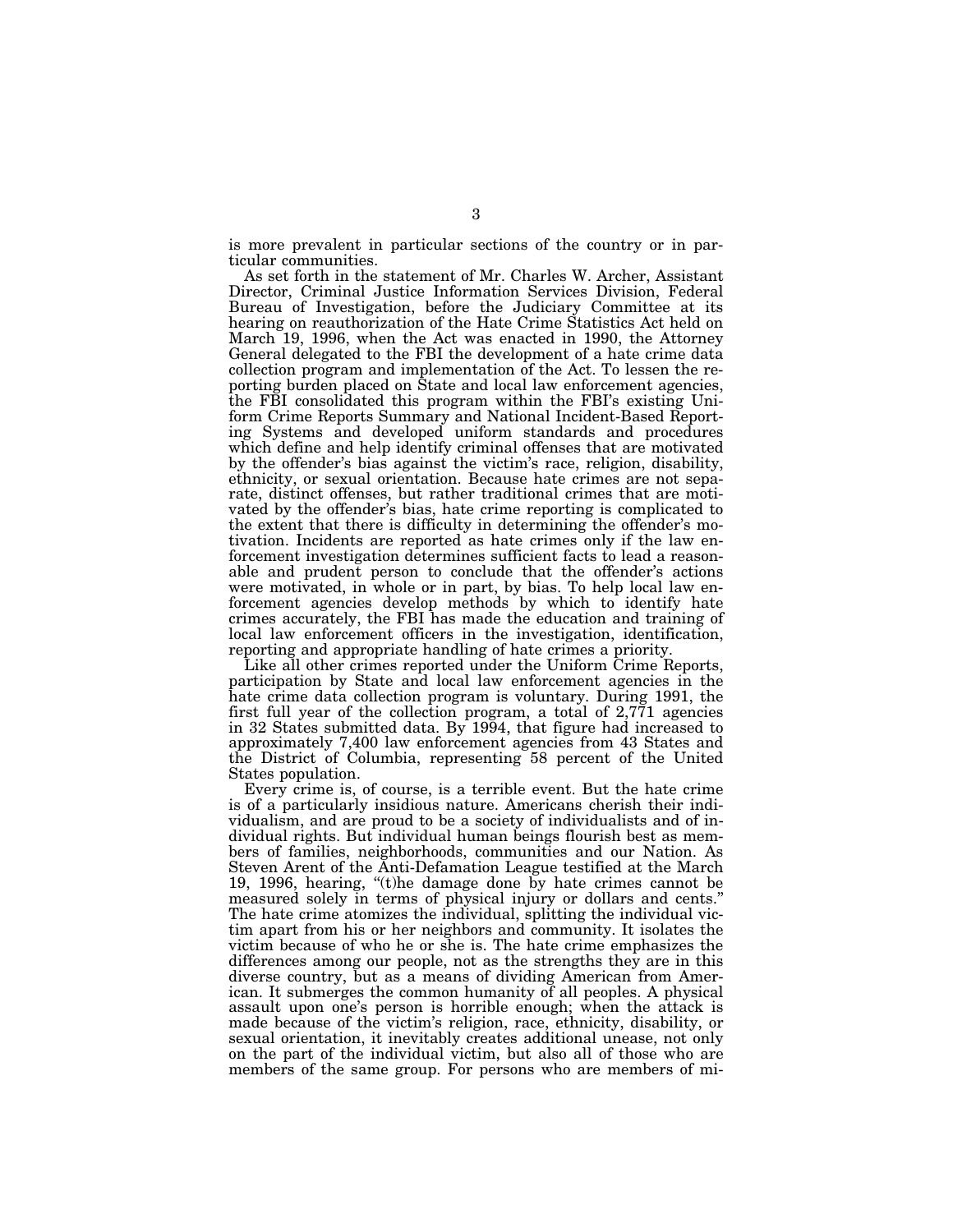nority groups with a history of persecution or mistreatment, hate crimes cause an anxiety and concern for the safety that others may take for granted. This legislation, and the collection of data on hate crimes, can help us address this serious problem within our society.

The Hate Crime Statistics Act has proven successful in its initial purpose, the creation of a national data base and system for the collection of data on bias-motivated crime. In addition, the Act has served as a catalyst for an FBI effort to train State and local law enforcement officials about hate crimes. Hearings held before the Senate Judiciary Committee's Subcommittee on the Constitution in 1992 and 1994 showed that one of the prime benefits of the Act has been to help increase the awareness and sensitivity of law enforcement with respect to hate crimes. Not only do victims of hate crimes benefit from a more informed police force, but greater police awareness encourages other victims to report hate crimes. Collection of this data has helped alert local communities and their law enforcement agencies to patterns of hate crimes in their neighborhoods and perhaps helped prevent them. In addition, as Kansas City Mayor Emanuel Cleaver III and Karen Lawson, executive director of the Leadership Conference Education Fund, indicated during their testimony at the Committee's March 19, 1996, hearing, the Act has also helped spur educational efforts aimed at enhancing goodwill in our communities.

While collecting data on hate crimes will not erase bigotry, it does provide a valuable tool in the fight against bias-motivated criminal conduct. The information collected pursuant to this Act is essential in identifying how law enforcement should focus its resources in dealing with hate crimes. The more informed we are about the scope and nature of our communities'' problems with hate crimes, the better we will be able to develop effective prevention and prosecution strategies, as well as support structures for victims of these crimes. The Hate Crime Statistics Act has proven its usefulness and deserves the permanent mandate that would be established by this bill.

#### VI. COMMITTEE ACTION

S. 1624 was introduced in the Senate on March 19, 1996, sponsored by Senators Hatch and Simon, and cosponsored by Senators Specter, Biden, Simpson, Kennedy, Grassley, Kohl, DeWine, Feinstein, McConnell, Johnston, D'Amato, Akaka, Bingaman, Boxer, Bradley, Campbell, Chafee, Cohen, Dodd, Inouye, Jeffords, Kassebaum, Kerry, Levin, Lieberman, Murray, Pell, Sarbanes, Wellstone, Harkin, Wyden, and Lautenberg.

The Committee on the Judiciary held a hearing on S. 1624 and the issue of the bias-motivated crimes and permanent reauthorization of the Hate Crime Statistics Act on March 19, 1996. Testimony was taken from Mr. Charles W. Archer, Assistant Director, Criminal Justice Information Services Division, Federal Bureau of Investigation; Hon. Emanuel Cleaver III, Mayor of Kansas City, MO, on behalf of the United States Conference of Mayors; Mr. Bobby Moody, Chief of Police, Covington, GA, on behalf of the International Association of Chiefs of Police; Mr. Stephen Arent, Anti-Defamation League; and Ms. Karen Lawson, executive director, Leadership Conference Education Fund.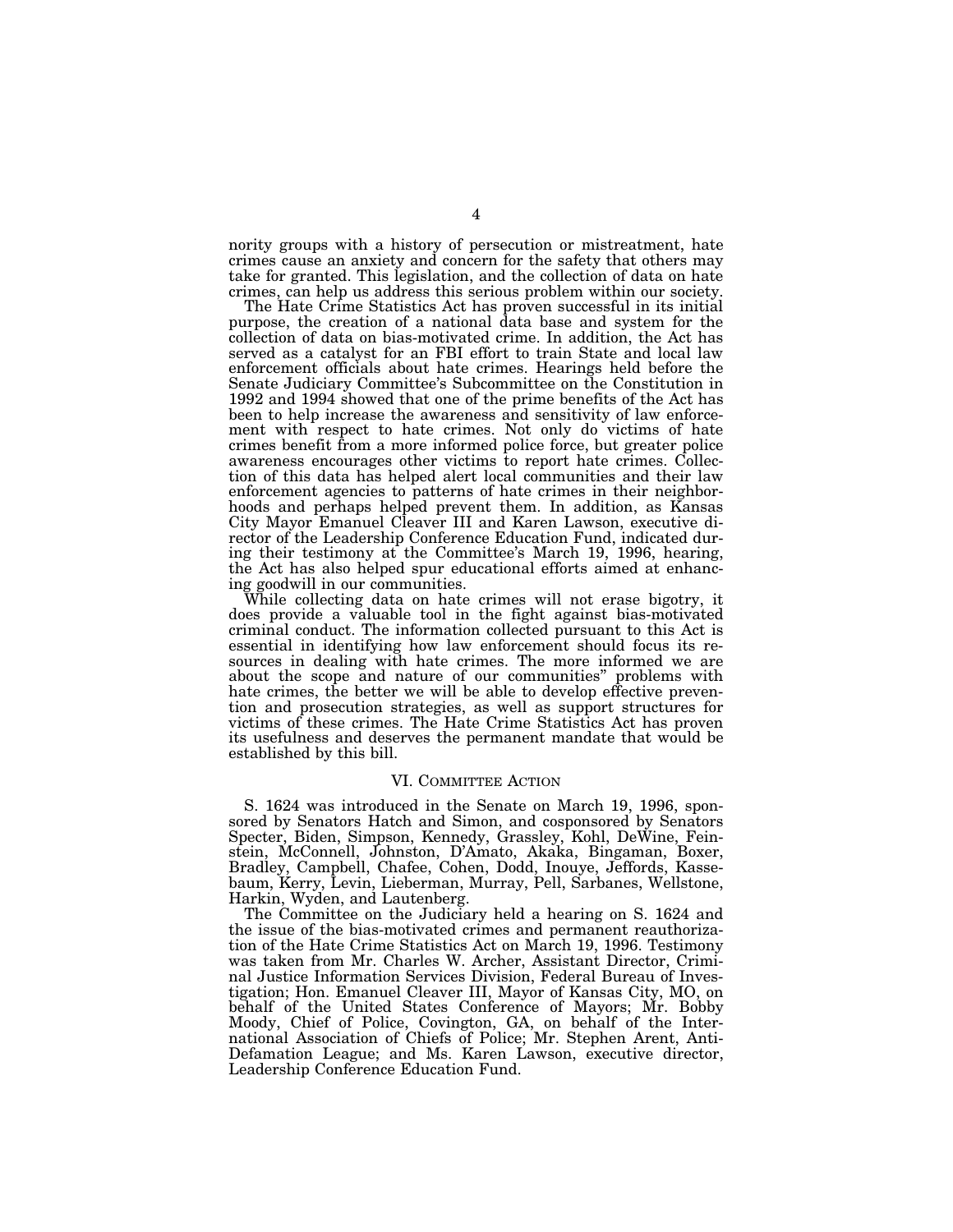The Senate Committee on the Judiciary, with a quorum present, met on Thursday, April 25, 1996, to mark up S. 1624. The Committee on the Judiciary passed S. 1624 by voice vote.

#### VII. REGULATORY IMPACT STATEMENT

Pursuant to paragraph 11(b), rule XXVI of the Standing Rules of the Senate, the Committee, after due consideration, concludes that S. 1624 will not have direct regulatory impact.

#### VIII. COST ESTIMATE

U.S. CONGRESS, CONGRESSIONAL BUDGET OFFICE, *Washington, DC, May 7, 1996.*

Hon. ORRIN G. HATCH, *Chairman, Committee on the Judiciary,*

*U.S. Senate, Washington, DC.*

DEAR MR. CHAIRMAN: The Congressional Budget Office has reviewed S. 1624, a bill to reauthorize the Hate Crime Statistics Act, and for other purposes, as reported by the Senate Committee on the Judiciary on April 25, 1996. CBO estimates that enacting the bill would result in no significant costs to the federal government. S. 1624 would not affect direct spending or receipts, so pay-as-yougo procedures would not apply. The bill contains no intergovernmental or private sector mandates as defined in Public Law 104– 4, and would impose no direct costs on state, local, or tribal governments.

S. 1624 would reauthorize the Hate Crime Statistics Act, which expired at the end of fiscal year 1994 and required the Federal Bureau of Investigation (FBI) to collect and report statistics on hate crimes. The FBI estimates that it spent less than \$500,000 in each of the fiscal years 1990 through 1996 to comply with the act. Thus, enacting S. 1624 would have no significant impact on federal spending.

If you wish further details on this estimate, we will be pleased to provide them. The CBO staff contact is Mark Grabowicz.

Sincerely,

#### JUNE E. O'NEILL, *Director.*

#### IX. CHANGES IN EXISTING LAW

In compliance with paragraph 12 of rule XXVI of the Standing Rules of the Senate, the changes in existing law made by the bill as reported by the Committee, are shown as follows (existing law proposed to be omitted is enclosed in bold brackets, new matter is printed in italic, and existing law with no changes is printed in roman):

### **UNITED STATES CODE**

\* \* \* \* \* \* \*